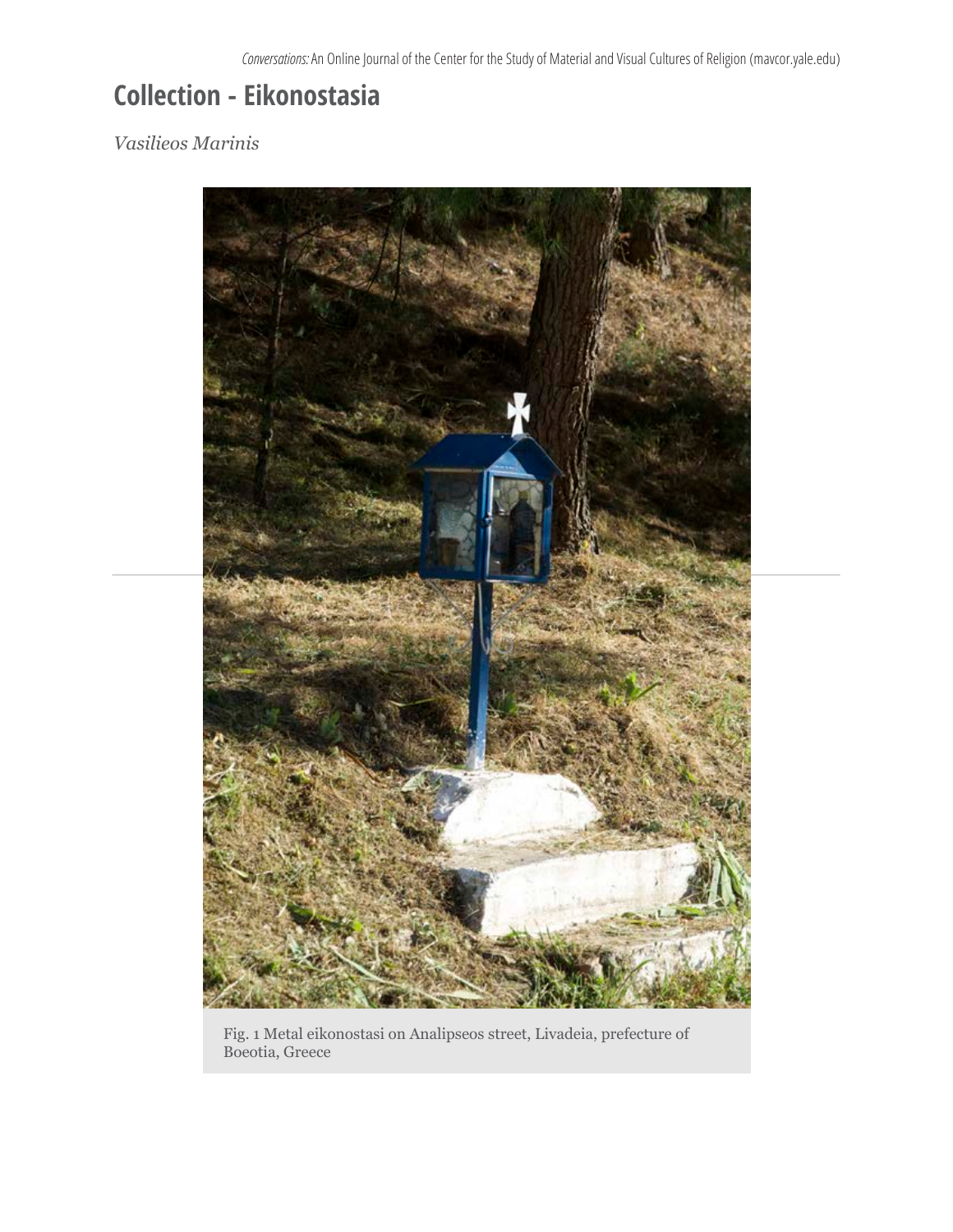Eikonostasia (Greek: εικονοστάσια, singular: eikonostasi, literally: "icon stand") are a constant if understated part of Greek urban and rural landscape. They are vertical structures, approximately 1 meter high, made most often of metal (Fig. 1), with some made of stone or concrete (Fig. 2). They are usually painted in a single color (blue, red, yellow), but can be polychrome. They are equipped at the top with a square receptacle that can be as simple as a box and as intricate as a domed miniature church (Fig. 3). This receptacle may contain one or more icons, along with various paraphernalia, including a candle, a bottle of olive oil, an incense burner, and incense (Figs. 4, 5). Because the receptacles do not lock, all items are inexpensive: the icons are paper prints pasted on wood planks, the oil is in plastic, reused containers, the incense burners are usually the cheapest ones a person can find in stores that sell religious merchandise. Despite the modest materials of both the structures themselves and their contents, the eikonostasia retain a humble and endearing charm.



Fig. 2 The contents of an eikonostasi (Fig. 1) on Analipseos street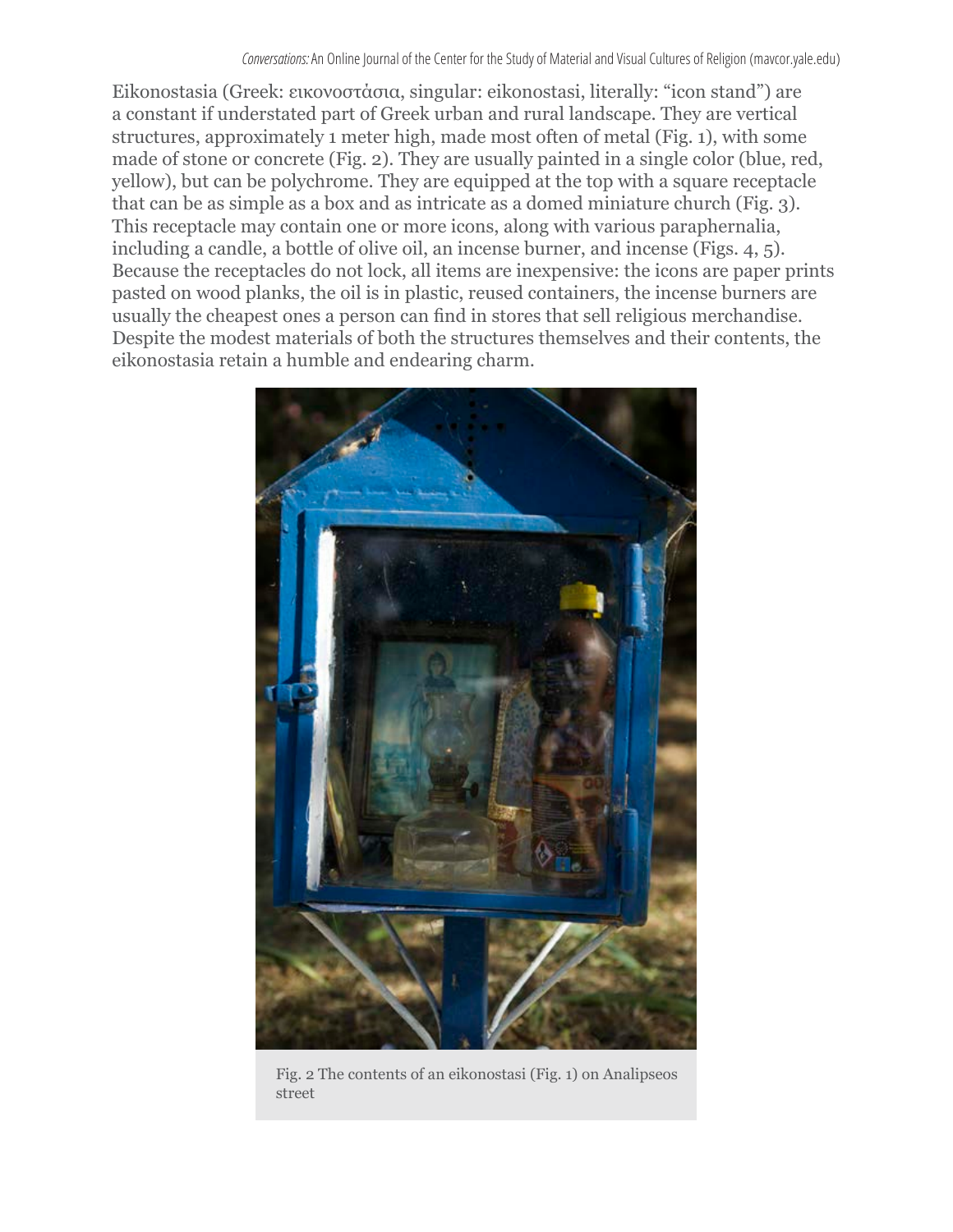Most often eikonostasia mark the sites of automobile accidents. In such cases, they are erected either as a thanksgiving, if the people involved survived, or as a memorial to those who died. An unintended consequence of this function is that eikonostasia alert drivers to perilous turns, uneven pavements, and hazardous intersections. Anecdotal evidence in Greece suggests that they are in fact more reliable indicators of dangerous road conditions than official, government signage (Fig. 3).



Fig. 3 Eikonostasi in the form of a domed church on the national road Livadia-Amfissa

In the urban environment eikonostasia are most often ad hoc shrines to a particular saint or saints, dedicated by a family, or even a whole neighborhood (Figs. 2, 7). They serve as a focus of piety and have an evident apotropaic and protective function. In contrast to those in provincial highways that, once erected and equipped, are gradually abandoned (Fig. 6), eikonostasia in cities and villages are maintained—repainted and otherwise beautified—and their supplies are continuously replenished. They are also paradigmatic of the various levels of engagement of community members: some passersby might simply cross themselves as a sign of respect when they approach the shrine; others might make sure that the candle in front of the icon is lit. If not, they use the materials inside the receptacle to light it. After they offer a prayer, they continue on their way.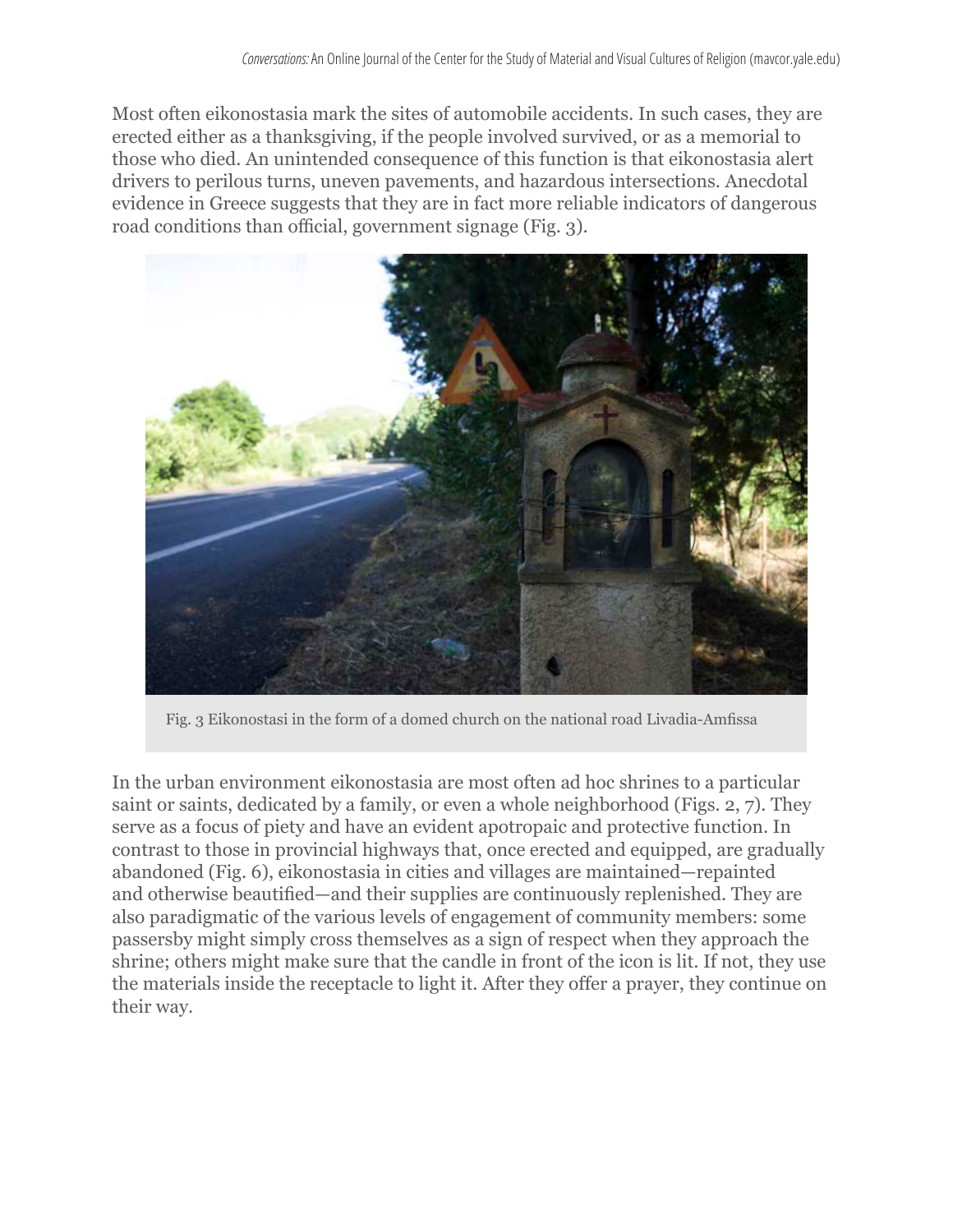*Conversations:* An Online Journal of the Center for the Study of Material and Visual Cultures of Religion (mavcor.yale.edu)



Fig. 4 Built eikonostasi on Asias street, Livadeia, prefecture of Boeotia

Fig. 5 Abandoned eikonostasi on the national road Livadia-Amfissa

Until recently eikonostasia were custom-made. When the need arose, one would be ordered at a local blacksmith or stonemason, something that accounts for the extraordinary variety of types that one encounters while traveling in Greece. Eventually they became mass-produced. Alongside the highways leading to Athens, for example, one can still see open-air yards, filled with various "models," from which the buyers can choose whatever fits their needs. The financial affluence that Greece experienced in the nineties and the first years of the twenty-first century also influenced the production of eikonostasia, which became more elaborate and, by consequence, more expensive. One recent construction marking the site of a deadly accident, for example, includes a receptacle in the form of a domed church, further ornamented with putti, flower pots, and a marble memorial stele, on which the portrait of the deceased and some basic biographical information is incised—plaques like these are common tomb markers in cemeteries (Figs. 8, 9).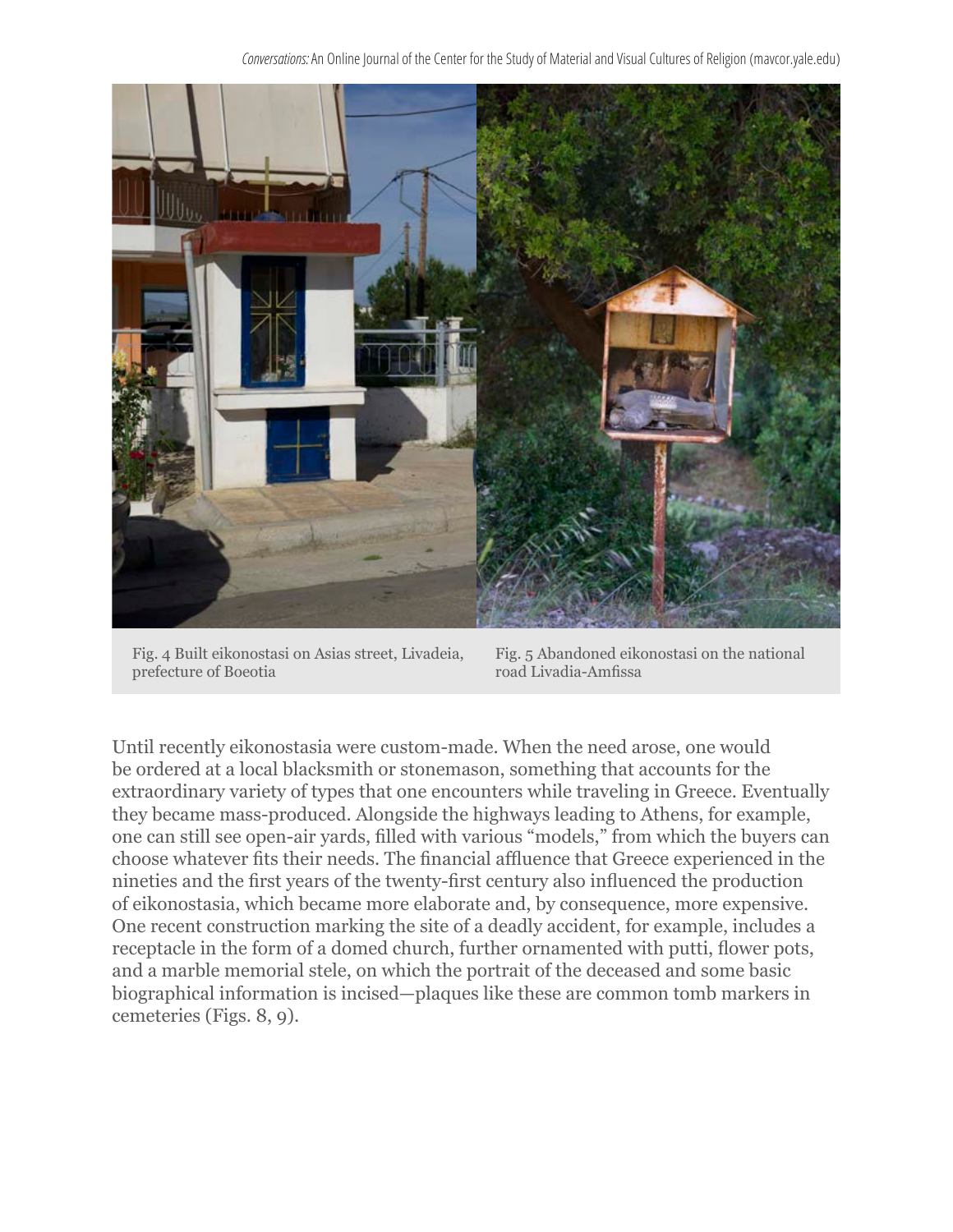*Conversations:* An Online Journal of the Center for the Study of Material and Visual Cultures of Religion (mavcor.yale.edu)



Fig. 6 Shop selling eikonostasia



Fig. 7 Memorial of a deadly accident, on the national road Livadia-Amfissa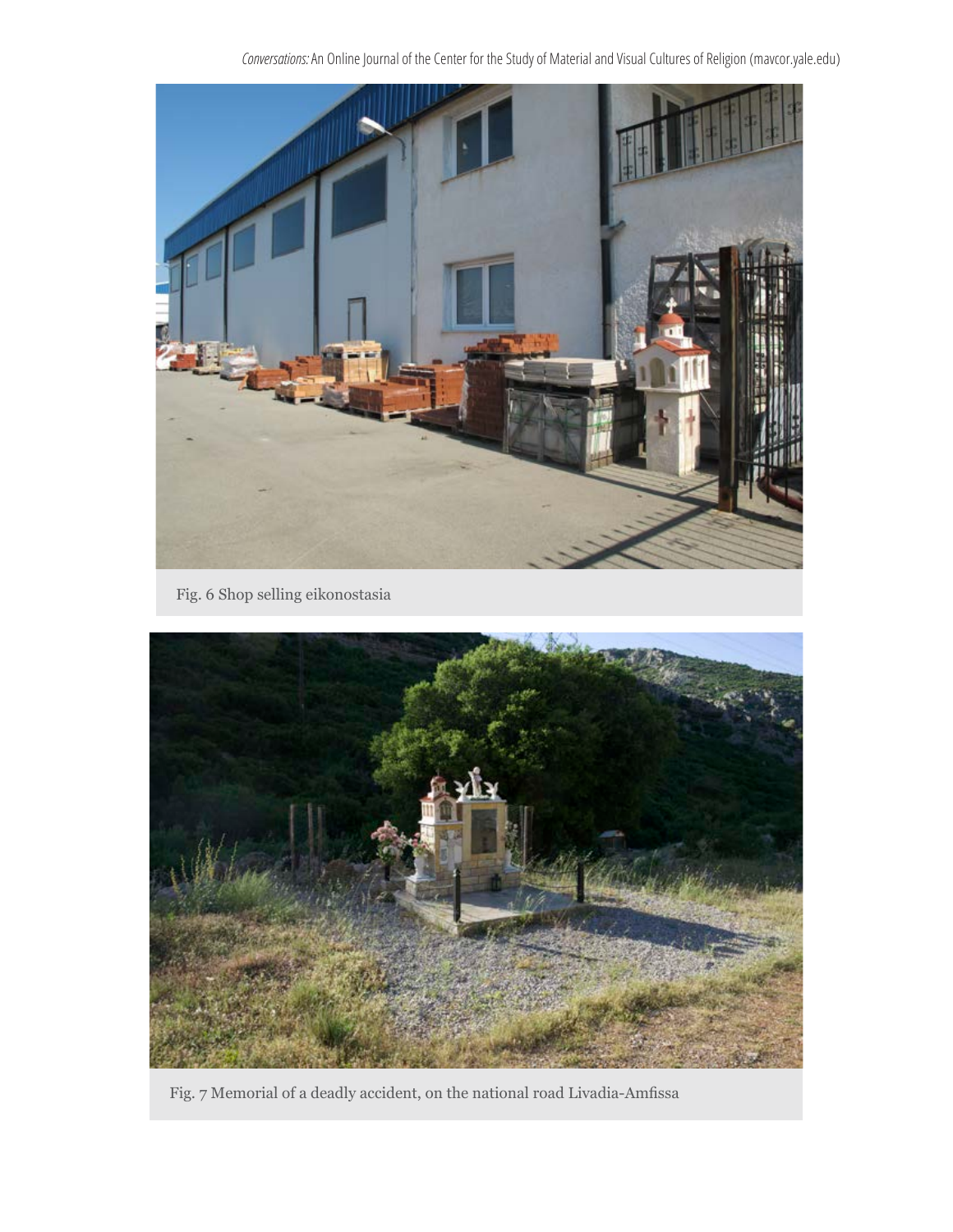*Conversations:* An Online Journal of the Center for the Study of Material and Visual Cultures of Religion (mavcor.yale.edu)



Fig. 8 Memorial of a deadly accident, on the national road Livadia-Amfissa

Erecting eikonostasia is a practice that falls outside the confines of official Church and state oversight. Virtually all are set up by individuals without any sort of permit or regulation. As such they constitute genuine expressions of personal taste, devotion, and, certainly, level of affluence. Although some admittedly border on kitsch, most coexist harmoniously with the landscape they inhabit to the point that a Greek road would be unimaginable without them. Above all, however, eikonostasia are sites of memory and remembrance, and of intimate interaction with the divine.

## © Vasilieos Marinis

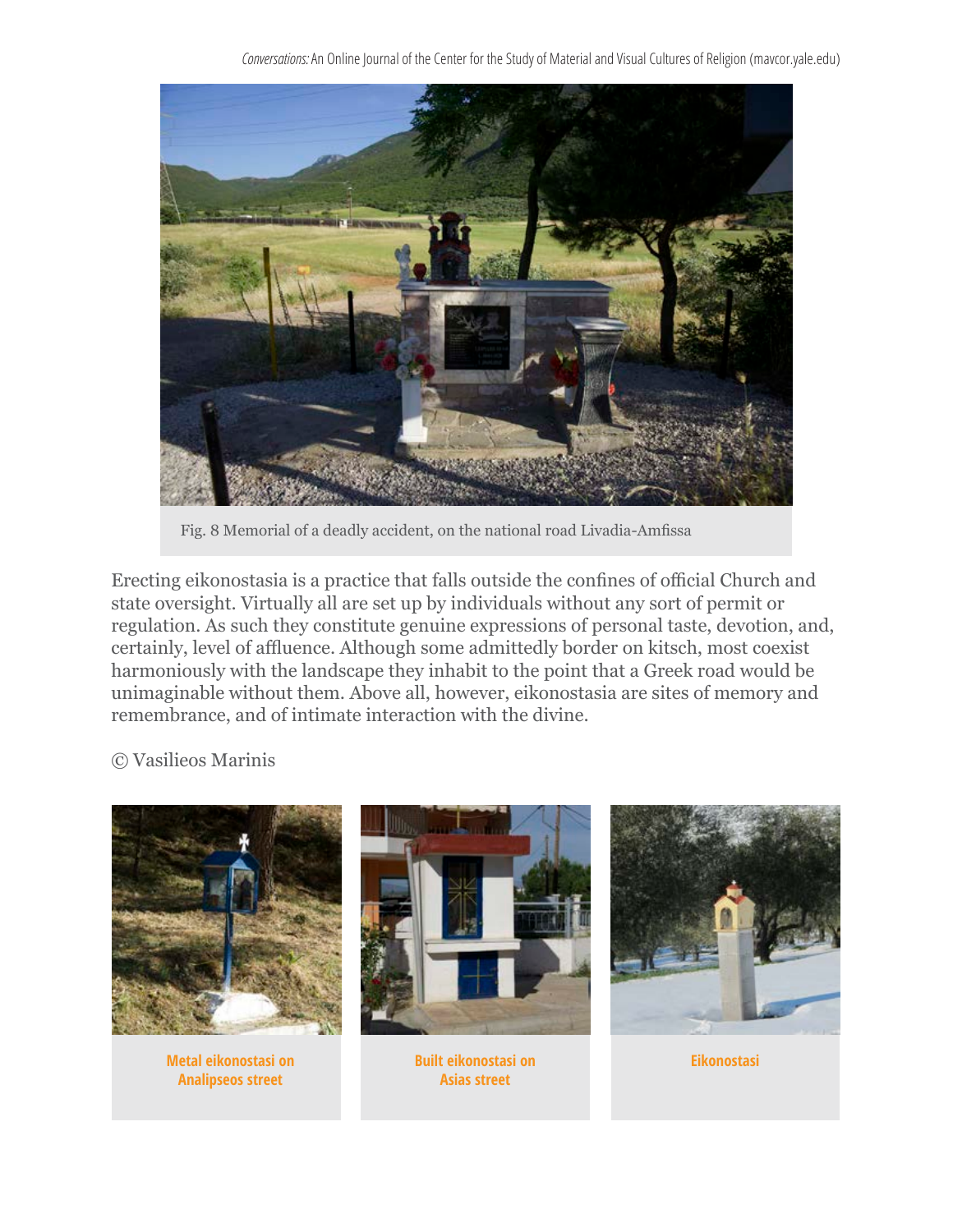*Conversations:* An Online Journal of the Center for the Study of Material and Visual Cultures of Religion (mavcor.yale.edu)



**Eikonostasi in the Eikonostasi** in the Eikonostasi **Contents of an** Eikonostasi **Eikonostasi form of a domed church**



**Contents of an eikonostasi**





**eikonostasi on the** 



**Abandoned Eikonostasi Built eikonostasi on Analipseos street**







**Eikonostasi Eikonostasi near Meteora**